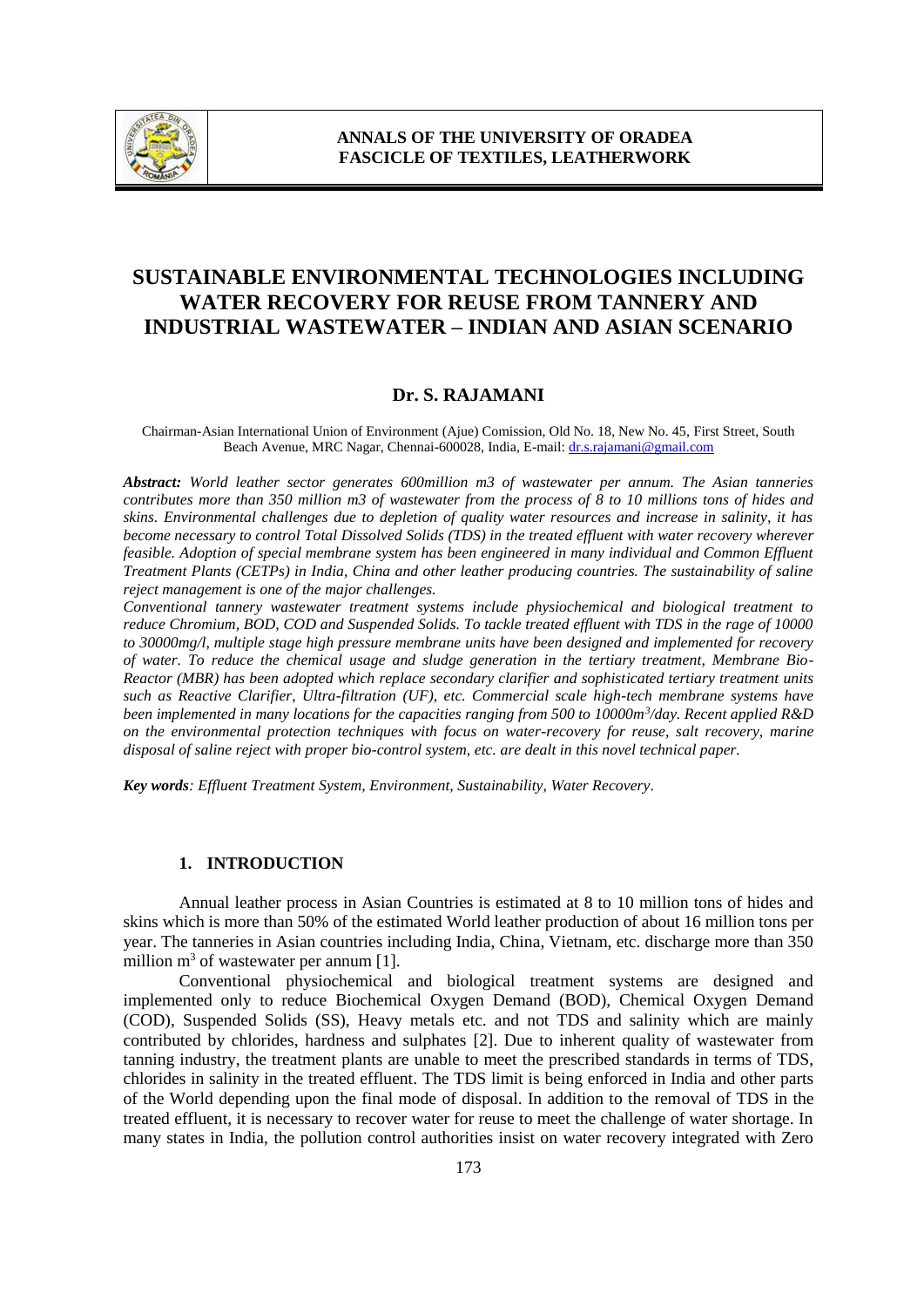

Liquid Discharge (ZLD) system [3]. However, the achievement of Zero Liquid Discharge concept has got many technical challenges in addition to the application of various types of membrane systems.

Recent applied R & D activities including case studies of major environmental projects implemented in India, Spain, China, etc. are covered in the novel technical paper.

# **2. ADVANCED TREATMENT SYSTEM FOR SLUDGE REDUCTION & TDS MANAGEMENT WITH WATER RECOVERY**

Due to inherent quality of industrial wastewater such as textile dyeing units, tanneries etc., the conventional treatment plants are unable to meet the prescribed TDS level of 2100 mg/l in the treated effluent. In addition to TDS management the control of volatile solids in hazardous category sludge is also becoming a necessity.

The TDS limit is being enforced in many parts of the world depending upon the final mode of disposal. In addition to the removal of TDS in the treated effluent, it is necessary to recover water for reuse to meet the challenge of water shortage. In many states in India, pollution control authorities insist on water recovery integrated with Zero Liquid Discharge (ZLD) system.

For control of sludge and recovery of quality water from wastewater, the required treatment steps are (i) Chrome recovery and other in process control including cleaner production (ii) Conventional physiochemical and biological effluent treatment systems to reduce BOD, COD, SS etc. and (iii) Tertiary treatment systems including, micro-filter, low pressure membrane units such as ultra-filtration etc., before the application of single or multiple stage Reverse Osmosis (RO) system[4]. A special treatment process for recovery of water from waste water is given in Figure 1.



*Fig. 1: Tannery Waste Treatment & Integrated Saline Management*

After primary and secondary treatment units, Reactive Clarifier, Dual Media Filter, Micro Filter, Ultra-Filter (UF) are installed prior to RO system for recovery of water. Quality water with TDS less than 500mg/l could be achieved with rate of recovery of 70 to 90% depending upon the feed water TDS level, type and stages of membrane system etc. In addition to recovery and reuse of quality water by the industry, the additional benefits are savings in chemical usage in the tanning process and reduction in pollution load in the effluent.

# **3. MEMBRANE BIO-REACTOR (MBR) INTEGRATED WITH RO SYSTEM**

Membrane Bio Reactor (MBR) system is adopted as tertiary treatment to remove the residual BOD, suspended solids / coliform, etc. from the effluent. A Common Effluent Treatment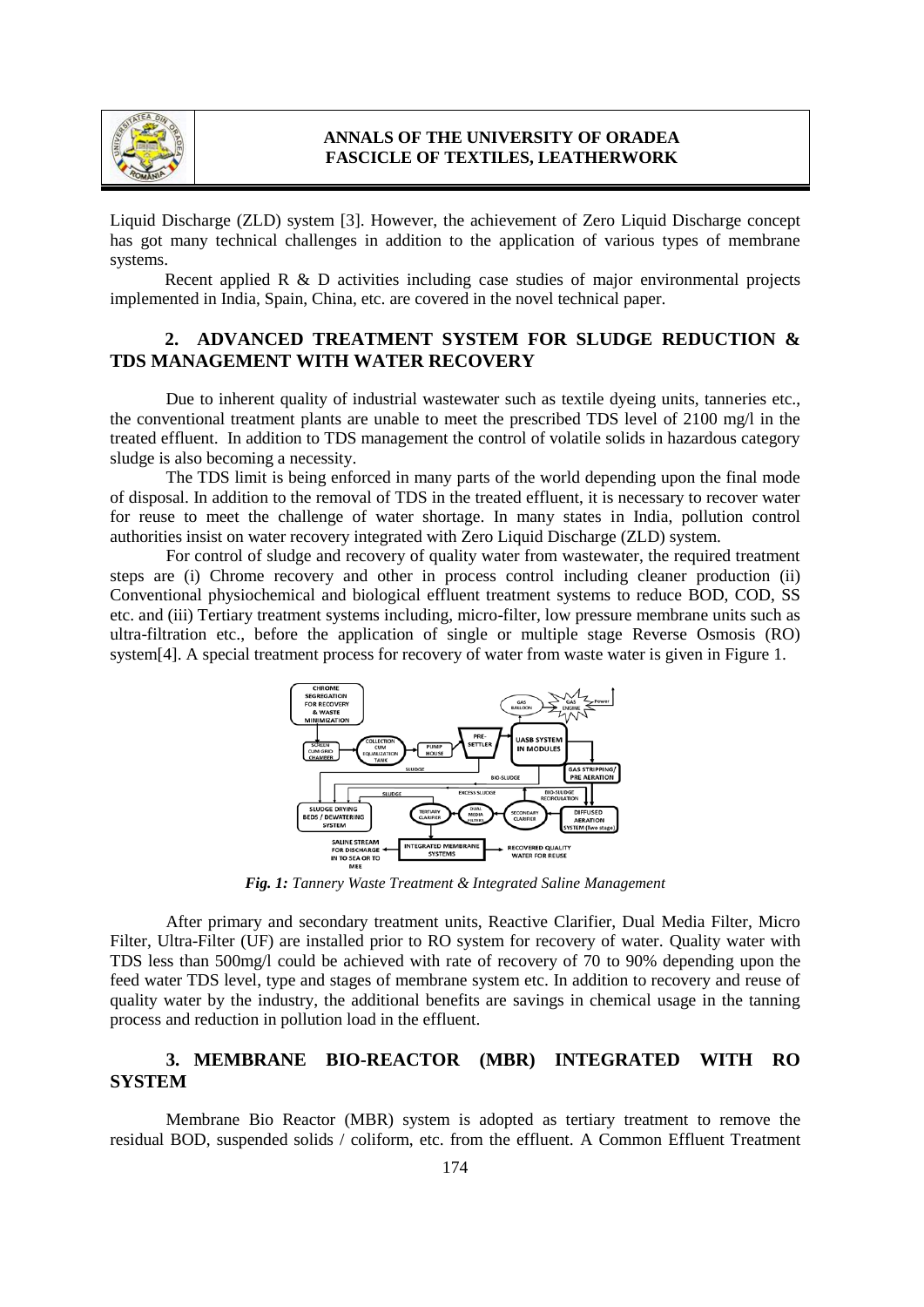

Plant (CETP) in Spain with MBR and RO system for water recovery was established in 2005. After MBR / UF treatment, the suspended solids and BOD values in the effluent are below detectable level and taken for treatment with RO system for recovery of water after the removal of TDS and salinity.

In China also water is becoming a scarce commodity in many locations. Expansion of high water consuming industries is allowed only if they are provided with water recovery system in the effluent treatment plants. To recover water from the tannery wastewater, submerged MBR linked with activated biological treatment is provided in the first stage. Following MBR system an RO plant in "Christmas Tree" configuration has been installed and operated at 12–16 bars. The RO plant produces about 70% permeate and 30% concentrate. The quality of the recovered water meets the drinking water standards. The saline water concentrate stream is further treated with Fenton process before disposal[5].

A view of the submersible MBR in one of the tannery effluent treatment plants in China is shown in Figure  $-2$ .



*Fig. 2: Submerged Membrane Bioreator*

Multiple stage evaporators using thermal and electrical power have been installed for evaporation of the reject saline stream from RO system. Further techno economical review and modified options are required on the sustainability of the multiple stage evaporator system.

# **4. TECHNOLOGICAL DEVELOPMENTS IN ASIAN AND MAJOR LEATHER PRODUCING COUNTRIES**

The recent developments in cleaner production and waste management in Asian and other major leather producing countries are given in Table 1.

| Country           | <b>Research &amp; Technological Development</b>                                                                                                                                                                                                                                                                                                                                                                              |
|-------------------|------------------------------------------------------------------------------------------------------------------------------------------------------------------------------------------------------------------------------------------------------------------------------------------------------------------------------------------------------------------------------------------------------------------------------|
| <b>BANGLADESH</b> | The main tannery cluster in Bangladesh is located in Dhaka city. Tanneries<br>introduced cleaner technologies and chrome recovery system etc. with the<br>support of UNIDO. The tanneries from the Dhaka city are being relocated in a<br>newly developed industrial estate with Common Effluent Treatment Plant<br>(CETP) of 30MLD capacity.                                                                                |
| <b>CHINA</b>      | There are about 800 tanneries and 13 CETPs in China. R & D activities on<br>reduction of volume of water usage and pollution load at source through cleaner<br>production program have been undertaken by many institutions. The tanneries<br>are permitted to expand the capacity without increase in the water usage. One<br>of the major tanneries has implemented the MBR and RO system for water<br>recovery and reuse. |

*Table 1: Technological Developments in Environmental Protection*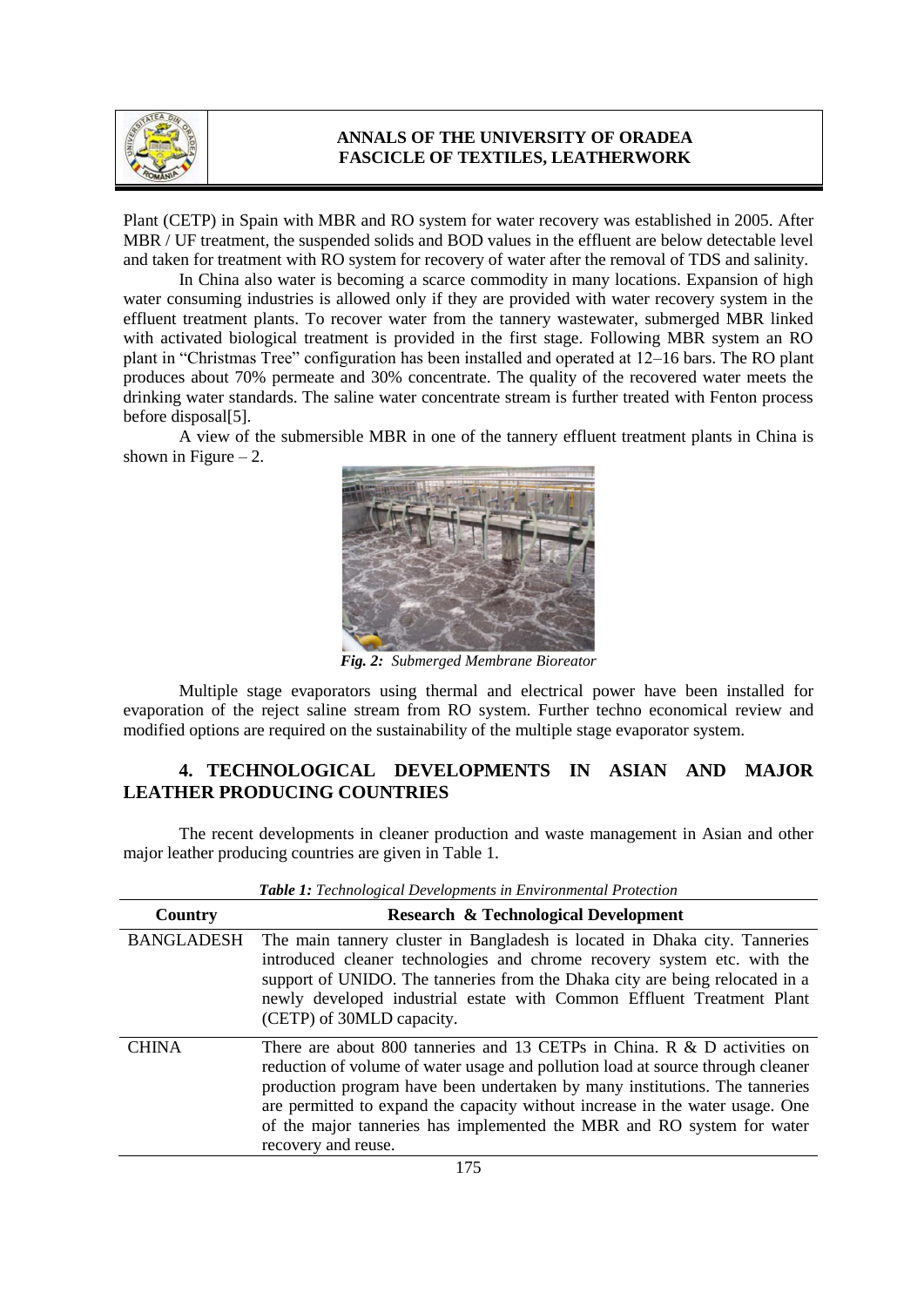

#### **Country Research & Technological Development**

As such there is no specific restriction on the Total Dissolved Solids (TDS) or salinity norms for the disposal of treated effluent. However meeting the BOD, COD norms for the saline streams from RO is one of the issues being addressed by new technological development. As a sustainability measure new licenses are given to tanneries with a processing capacity of more than 3000 tons /year of raw hides and skins.

INDIA



**Fig. 3:** *UASB system with Bio-Energy generation from a CETP in India*

Disposal of the saline stream from membrane units in land locked areas is one of the unresolved technical challenges. Treated effluent is mixed with treated domestic sewage and utilized for green development in some of the land locked areas. Decentralized secured landfill system linked with CETPs for leather sector had been implemented in many tannery clusters[6]. (First of its kind in the World). R&D activities on bio processing are under progress.

ITALY Total aerobic biological oxidation system without the use of chemical is adopted in major CETPs for reduction of COD and sludge generation. Thermal treatment of sludge, energy generation from volatile organic matter and overall sludge management are followed. Central chrome recovery and reuse system are being adopted in many locations.



**Fig. 4** – *Extended Aerobic oxidation for sludge reduction in a CETP, Italy*

ROMANIA R & D activities in Cleaner Production and Environmental Protection are being carried out in National Research and Development Institute for Textiles and Leather (INCDTP) / ICPI & University of Oradea, Romania. Many cooperation programmes in association with COTANCE and other institutions are under progress. Romania. Media and Conferences are effectively used to promote the importance and image of leather industry and environment protection activities[7].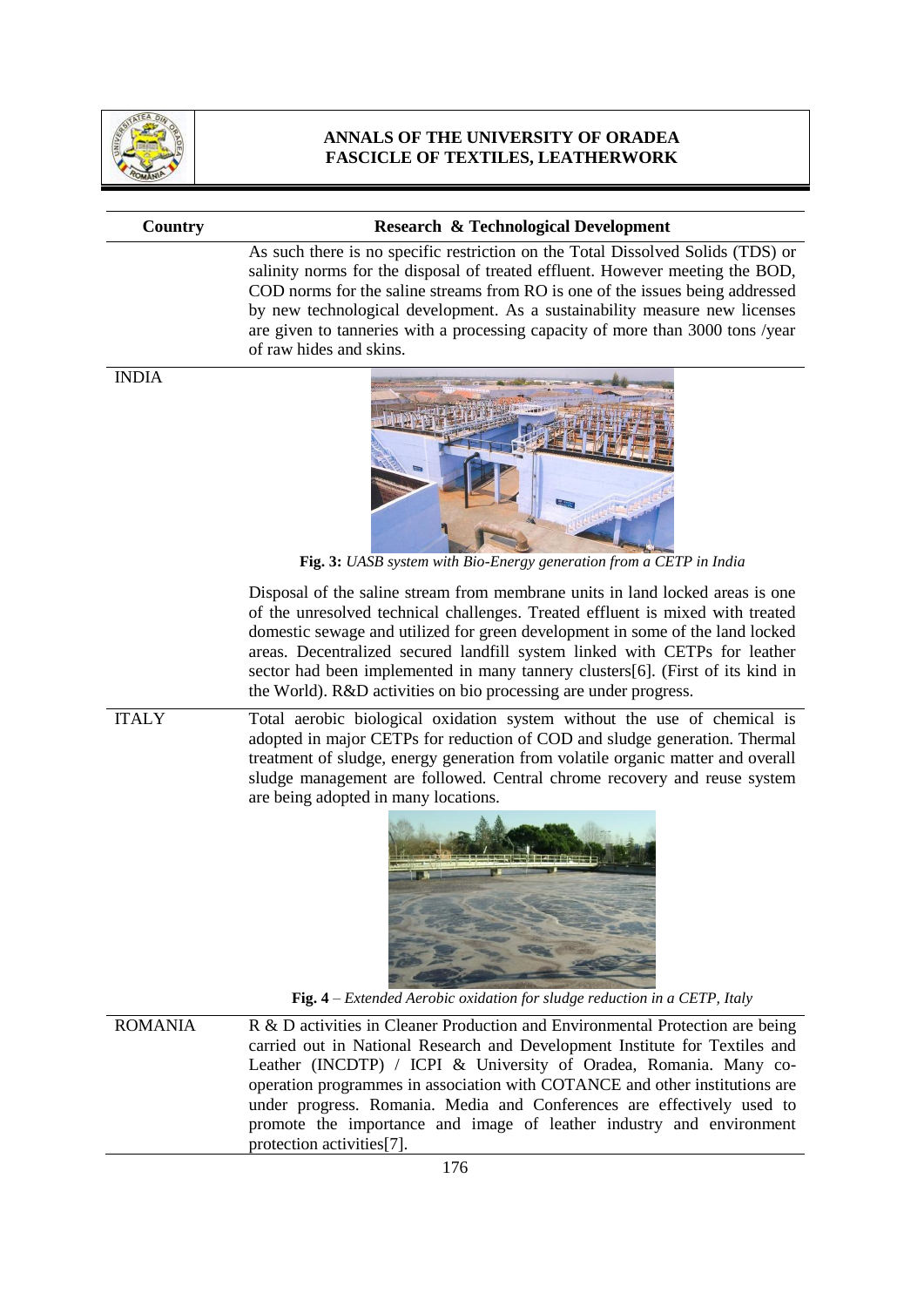

| Country                             | <b>Research &amp; Technological Development</b>                                                                                                                                                                                                                                                                                                                                                                                                               |
|-------------------------------------|---------------------------------------------------------------------------------------------------------------------------------------------------------------------------------------------------------------------------------------------------------------------------------------------------------------------------------------------------------------------------------------------------------------------------------------------------------------|
| <b>RUSSIAN</b><br><b>FEDERATION</b> | Many institutions such as Department of Leather and Fur Technology. Water<br>Recourses and Commodity Research, East Siberia State University of<br>Technology and Management, Ulan-Ude, Russia and other industrial<br>organizations promote technological development and environmental protection<br>in leather and other industrial sector.                                                                                                                |
| <b>TURKEY</b>                       | There are about 540 tanneries existing in 14 zones. Eight Common Effluent<br>Treatment Plants (CETPs) have been established and are in operation. The<br>biggest CETP with a capacity of $36,000m3/day$ is in Tuzla near Istanbul[8]. The<br>other major tannery cluster is in Izmir with an integrated CETP. The tanneries<br>had resettled in industrial zones. The treated effluent is disclosed in to sea for<br>TDS management with special bio-control. |

**Fig.6** - *CETP in Istanbul, Turkey with Sea discharge for TDS management*

R&D activities on cleaner production and environmental protection are being continued in universities such as Ege University, Izmir etc. Sludge disposal is a major problem similar to other countries.

#### **6. CONCLUSION**

The leather production activities especially raw to semi-finishing process are being shifted from the developed nations such as United States, West European countries, etc. to Asian, North African and Latin American countries. The tanneries in major leather producing countries such as China, Italy, India, etc. have to develop and adopt new environmental protection measures such as adoption of membrane system for water recovery & TDS management due to enforcement of stringent environmental regulations. Sustainability of the small-scale units is becoming a serious issue to meet the new environmental requirements. Major investments are being made for environmental protection and resettlement of tanneries from the urban areas to the industrial parks with common effluent treatment plants. New regulations and restrictions such as REACH on the use of certain chemicals, salinity and water recovery under zero discharge concepts, disposal/ management of chrome containing sludge etc. envisage continued Research & Development activity[9]. Innovative tanning processes which will greatly reduce the water and chemical usage and minimize solid waste generation are needed together with overall environmental planning and management**.**